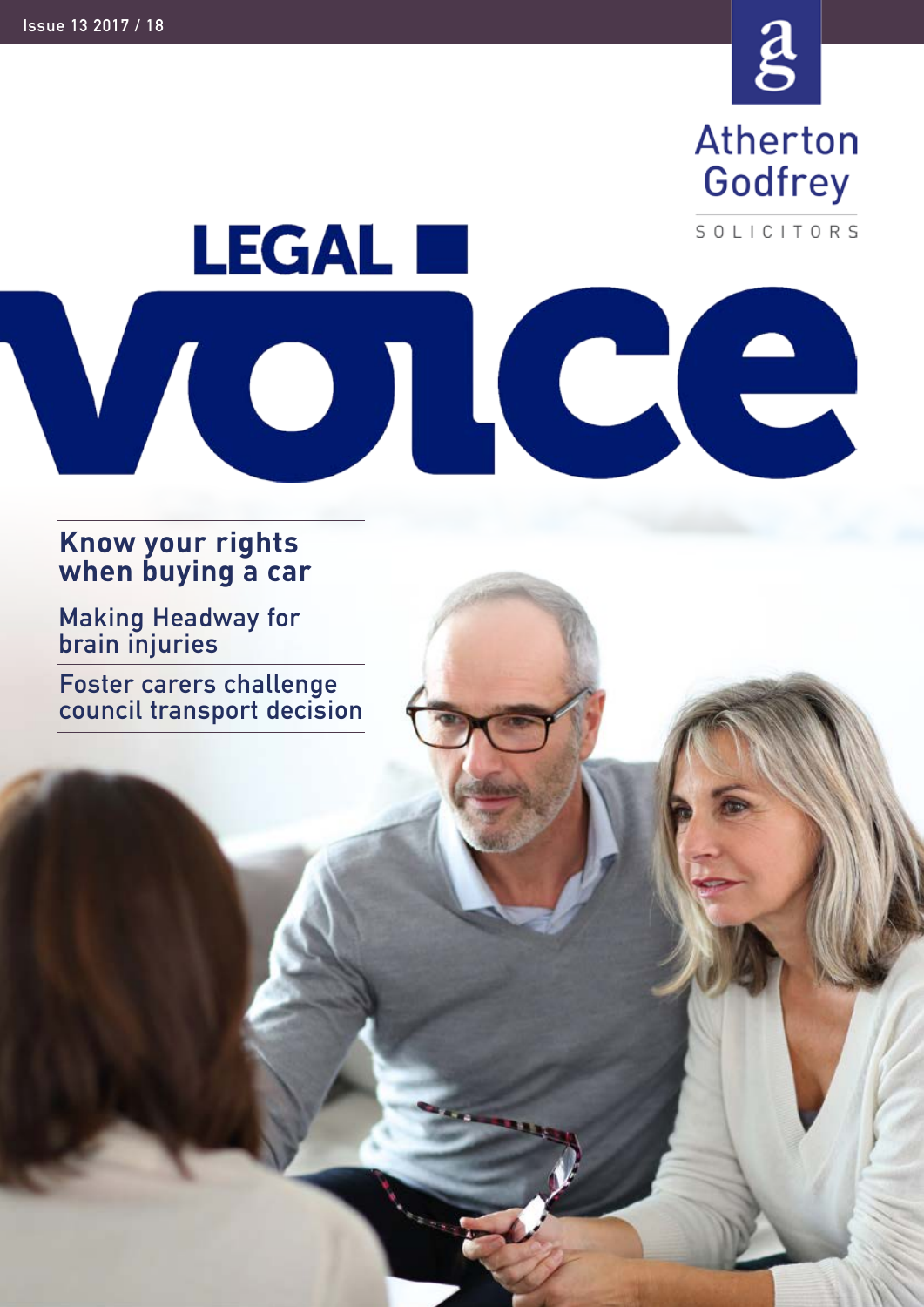Atherton Godfrey Solicitors // **LEGALVOICE**

# Welcome to the latest issue of Legal Voice. **Hello**

#### Have you seen our website? Take a look - **www.athertongodfrey.co.uk**

I am pleased to say that Atherton Godfrey has received Legal 500 recommendations for both our clinical negligence and personal injury work again this year. In addition, several members of staff also received individual recognition for their work in these specialist fields.

Our firm has grown substantially over the years and has operated as a traditional partnership since its formation in April 1979. We feel that it is now time to make some changes.

With effect from 1 December 2017 Atherton Godfrey will convert to a limited liability partnership. This is a more modern corporate structure, and one that a very large number of legal practices have already converted to.

Operating as an LLP gives more flexibility, making it far more suitable in today's business environment than the traditional partnership model.

As far as clients are concerned, the business will operate as before; they will still have the same contact and can expect the same high quality services.

I hope you enjoy reading this issue.

Don Birl

**Don Bird** Senior Partner

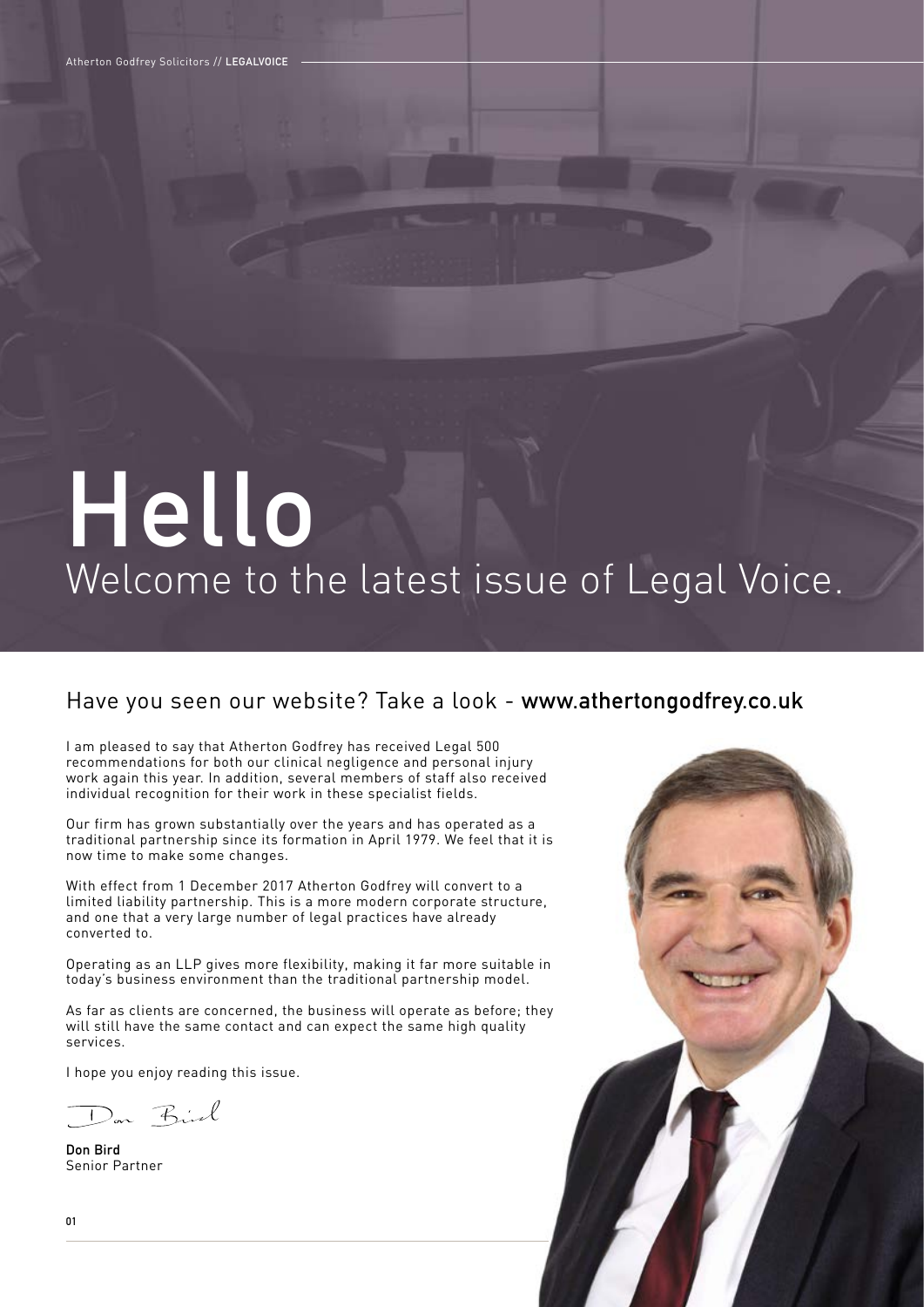# **Dispute Resolution**

**Resolving disputes can be time-consuming, costly and stressful, whether they involve personal issues or conflicts in a business situation.**

Our specialist dispute resolution lawyers have years of experience in helping to resolve a wide range of disputes and their experience can help to significantly reduce the pressure of legal proceedings.



## **Do you know your rights when buying from a car dealership?**

Buying a car from a dealer only to find that it constantly breaks down is a far more common problem that you might think and many people in this situation are unaware of their legal rights.

Under the Consumer Rights Act (the Act) you are legally entitled to receive a car that is of satisfactory quality (taking into account the age, price, make and model of the car), is fit for purpose and is as described in any advertisements.

Therefore, you have the legal right to reject the car within the first 30 days of ownership if it falls short on any of these points, and the trader has a duty to give you a refund.

Sometimes, a problem might not surface until after the 30 day period, in which case you are entitled to have the car repaired if the trader is responsible for the fault. If the repair doesn't resolve the problem, or another problem develops, then you do not have to accept a second repair, you can reject the car and ask for a refund.

If you exercise your right to reject then any refund is likely to be reduced to take account of the fact that you have had at least some use of the vehicle while you owned it.

**Did you know?** Your rights are protected for a period of 6 years under the Act. A word of caution though, the longer you have had the car the harder it is to prove that the problem was there when you bought it from the dealer.

**What our clients say -**

*II* am extremely satisfied **with the service given. I most definitely would recommend the services of Atherton Godfrey for whatever legal advice was needed**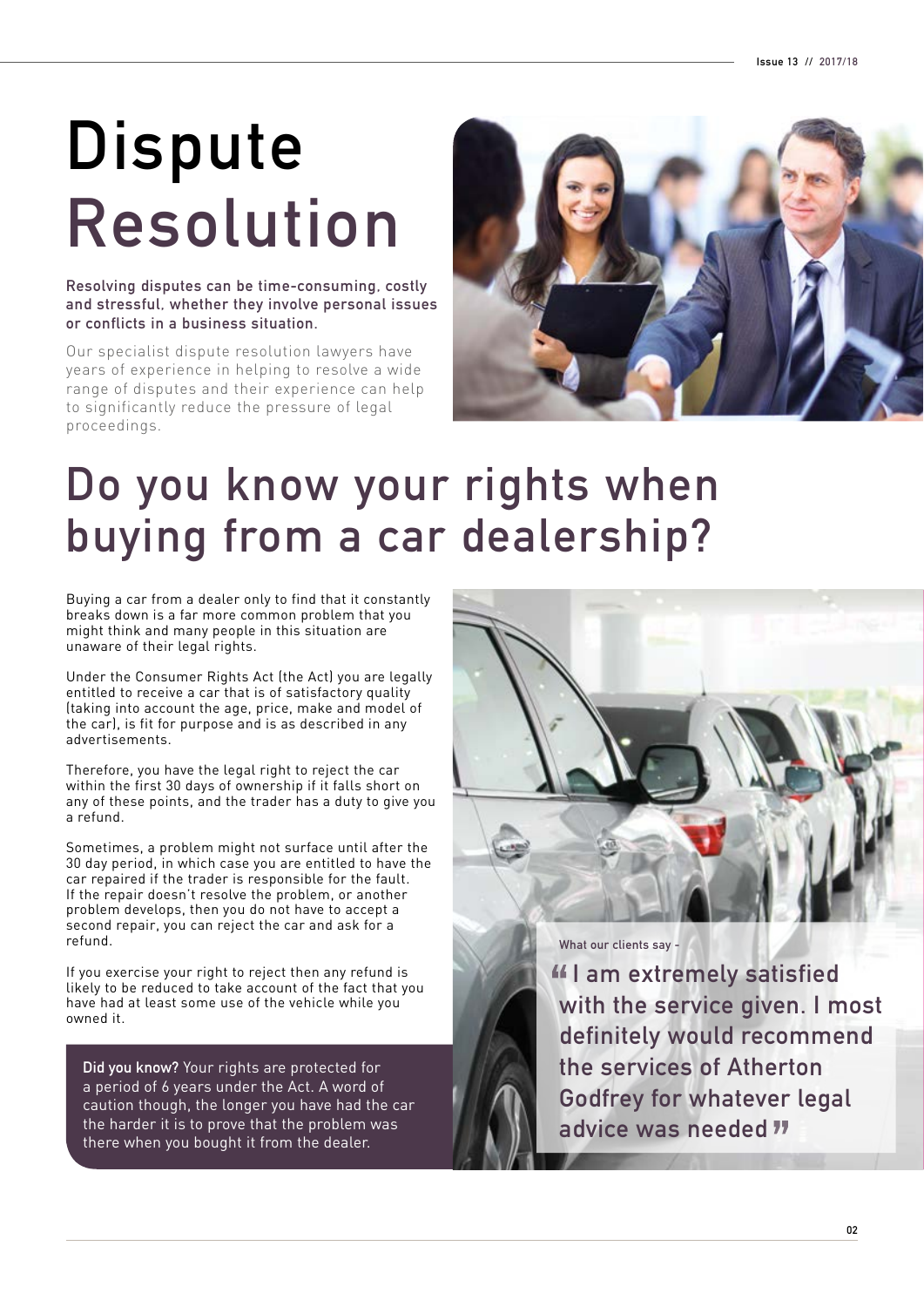

# **Medical Negligence**

### **Urgent improvements in maternity care reporting needed**

A report by the Royal College of Obstetricians and Gynaecologists (RCOG) called for urgent improvements in maternity care reporting, after research found that inconsistences are leaving babies vulnerable.

The report was based on more than 2,500 assessments that were prepared following brain injuries, neonatal deaths and stillbirths that occurred during full-term labour in 2015.

Alarmingly, as much as a quarter of local reporting was found to be inadequate and some reviews had not even been started. Even more concerning was that some of the incidents had not been investigated at all and where assessments had been carried out, over one third of them had not involved the parents.

John McQuater, partner and head of litigation, commented: "These findings are very concerning. Investigations must be robust and consistent so that proper conclusions can be drawn about the quality of care that the mothers and babies have received. Involving parents in the reviews is absolutely essential if the findings are to be accurate and meaningful."

If your family has been affected by medical negligence, call and speak to us in complete confidence. Our highly experienced team is on hand to give you the expert advice and support you need at this very difficult time. Call 01302 320621 or email info@athertongodfrey.co.uk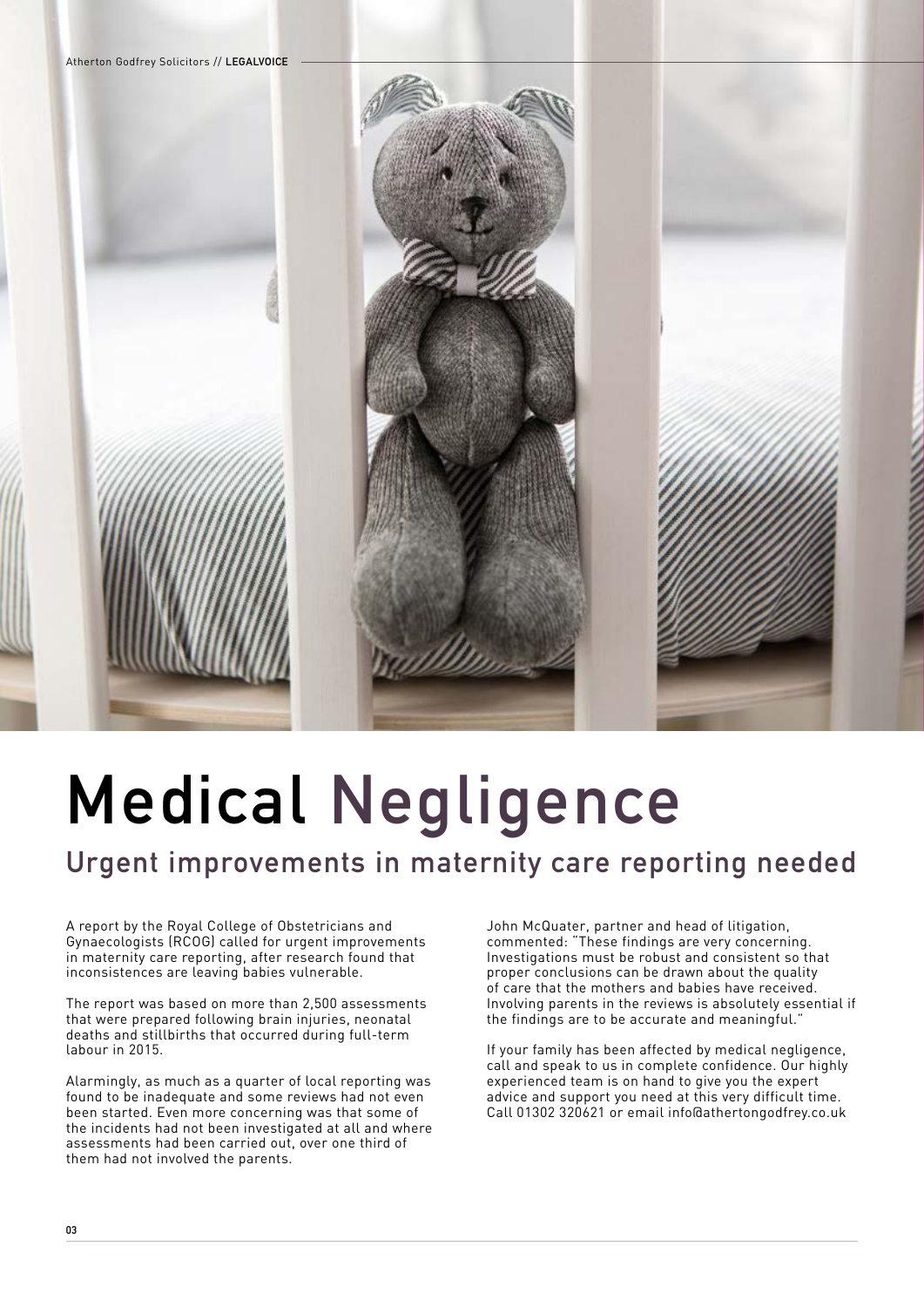# **Personal Injury**

### **Traumatic brain injuries**

Traumatic brain injury is the leading cause of death and disability worldwide. In the UK alone, there are around 500,000\* adults living with a long-term disability as a result of suffering a brain injury.

Only around 5% of brain injuries are classed as severe but even then the life expectancy is normal, thanks to the advances in medicine and technology.

Because of this, it is important that any compensation claimed properly meets the ongoing needs of the injured person. It must be accurately calculated to include both the known and also the likely needs for what could be many years to come.

However, recovering the correct amount of compensation is only part of the service we offer. Our specialist team has a vast amount of experience in managing brain injury claims and handle cases where injury has resulted from a wide range of accidents, from birthing injuries to road traffic accidents.

\*Headway statistic





We have access to excellent rehabilitation and support services and tailor these to meet the needs of the individual.

As compensation awards are often high value, we can also help with financial matters by setting up Personal Injury Trusts or by appointing financial advisers where appropriate.

## **Robert's Story**

Robert lived at home with his family at the time of the accident that caused his brain injury. After a lengthy legal battle, we recovered a significant amount of compensation for him. We then worked with Robert to set up a Personal Injury Trust so that the money was secure.

Robert's injuries made him prone to bursts of anger, which his mum naturally found distressing. As the problem escalated it put a tremendous strain on the family and ended up causing a serious rift.

**How we helped** - We appointed a case manager to carry out an independent living trial to see if Robert, who was now 21, would be able to move into his own home. Once a suitable and affordable property had been found, we helped to buy furniture, electrical goods and everyday items such as crockery and bedding. We found that Robert still needed help with shopping and paying bills, so a support worker was appointed to help him. Robert now lives as independently as possible.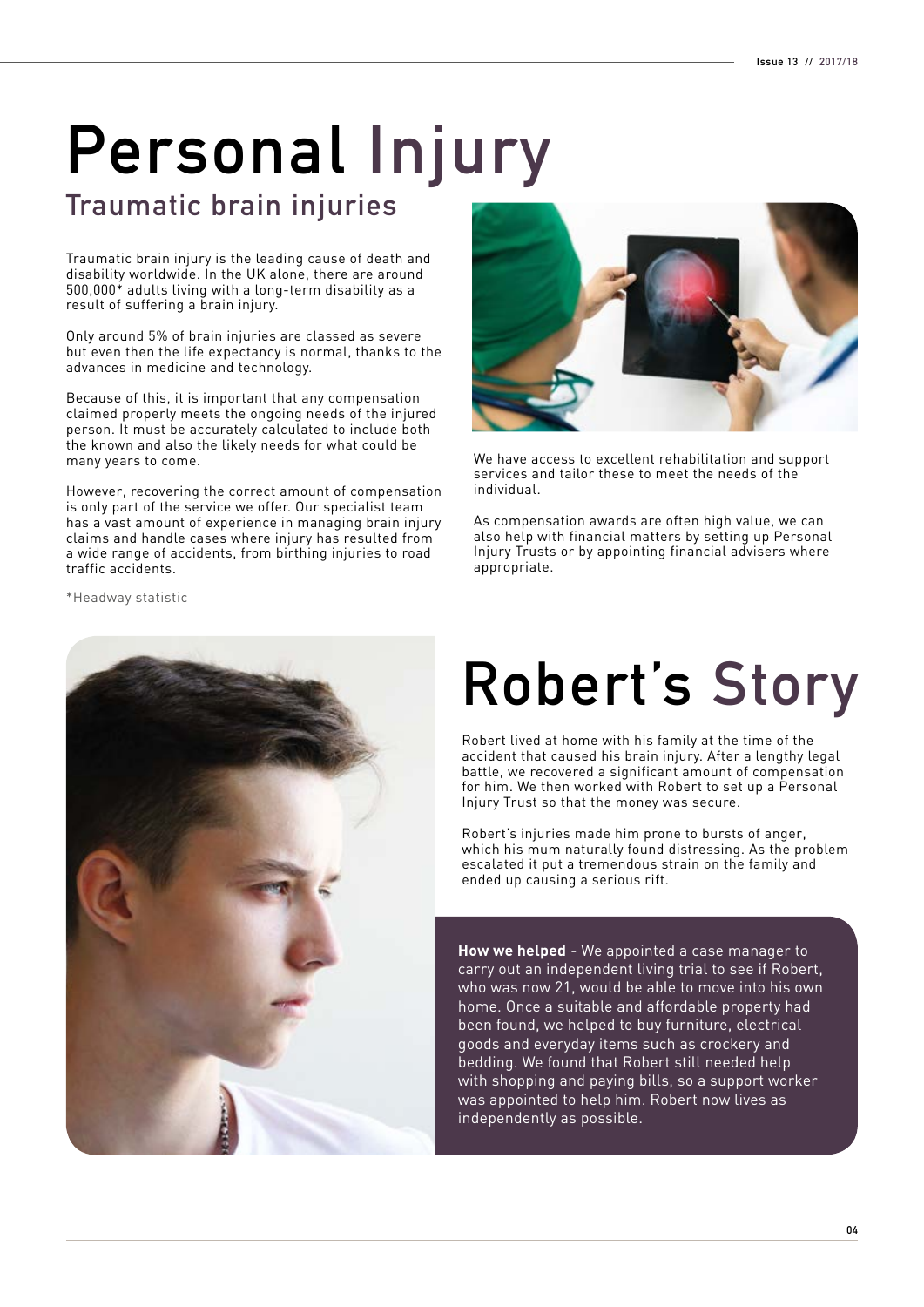# **Making headway for brain injury survivors**

Headway is the UK's leading brain injury charity. They provide a range of specialist information and support to help people rebuild their lives after a brain injury.

In an innovative move, Headway has introduced a Brain Injury ID card that acts as a simple yet effective way of making sure that brain injury survivors are given the help and understanding that they need, when they need it most.

A great thing about the card is that it is bespoke so that it only lists the effects that the individual card carrier suffers from. This invaluable information means that everyone is immediately aware of how best to help.

Raymond Lovelock, a brain injury survivor commented: "I've used mine at times of confusion when my speech is slurred and people think I'm drunk; on the bus, in shops and in the bank. People's attitudes change from being impatient and intolerant to caring and helpful in a flash. "

The card also ensures that people are quickly identified as survivors in situations where they need medical help or if they become involved with the police.

Headway chief executive, Peter McCabe, said: "The Headway Brain Injury Identity Card is designed to help the police to identify survivors at the earliest opportunity, ensuring they receive suitable support and are diverted away from the criminal justice system where appropriate."

The ID card is available to all UK residents over 18 with a verifiable brain injury and is free of charge.

For more information about the support available from Headway, please visit their website at www.headway.org.uk



**Headway chief executive, Peter McCabe said**

 **The Headway Brain Injury Identity Card is designed to help the police to identify survivors at the earliest opportunity, ensuring they receive suitable support and are diverted away from the criminal justice system where appropriate**



### **Atherton Godfrey is proud to be included in the Headway Solicitors Directory.**

The directory lists only those solicitors with the necessary skills and experience to be able to handle complex brain injury cases. Anyone using the directory can be confident that their chosen firm will be able to fully meet their particular needs.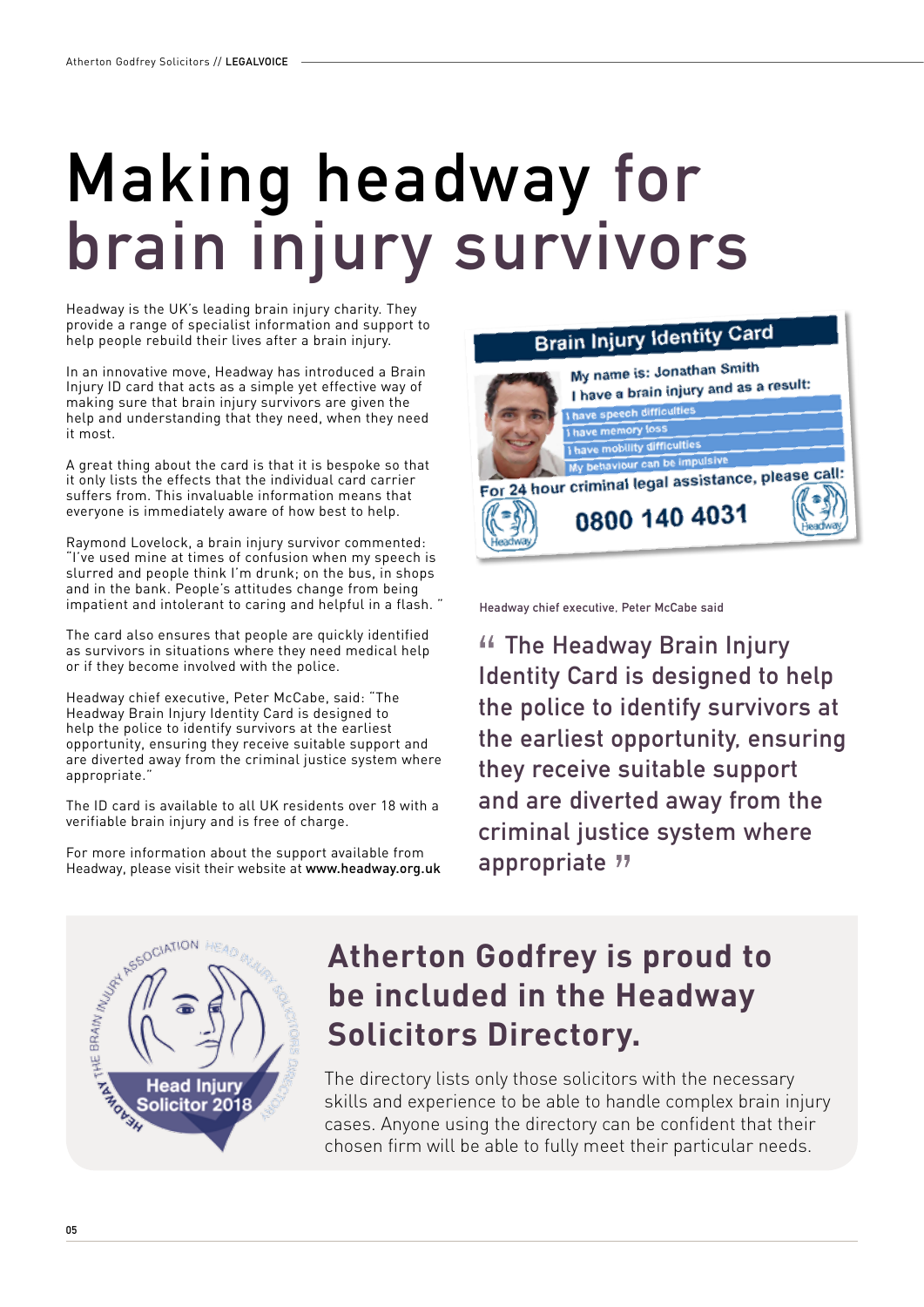## Brain injury legal specialist for South Yorkshire



John McQuater, a partner and the head of litigation at Atherton Godfrey, has been accredited as a Brain Injury Specialist. He is one of only 46 solicitors in England, and the only one in South Yorkshire, to receive this accolade.

The accreditation is awarded by the Association of Personal Injury Lawyers (APIL), after a rigorous assessment of the solicitors' knowledge, experience and success in managing traumatic brain injury compensation claims.

Mr McQuater has also been accredited as an assessor and will use his expertise to assess the capabilities of other personal injury lawyers who are aiming to specialise in this highly complex and specialist field.

**What our clients say -**

*K* Very helpful **and whenever I needed to speak to someone there was always someone there**

## Legal 500 leading firm

Atherton Godfrey has been successful in retaining Legal 500 recommendations for both Personal Injury and Clinical Negligence.

In addition to the recommendations for the firm, a number of individual lawyers also receive personal recommendations for their work.

#### **John McQuater**

- Leading Individual
- Recommended Lawyer personal injury
- Recommended Lawyer clinical negligence

#### **Diane Parker**

• Recommended Lawyer – personal injury

#### **Christopher Noble**

• Recommended Lawyer – clinical negligence



## **Security warning**

Cybercrime in on the increase and is now extremely common. Unfortunately, solicitors and their clients are frequently targeted and there have been many incidents around the UK where emails have been intercepted and altered so that money was transferred to bogus bank accounts. Please do not rely on any bank account details sent to you by e-mail, even if the message looks genuine - always verify them by calling us on 01302 320621 to check that you are using the correct bank details.

**Should we need to make changes to our banking details we will ALWAYS notify you in writing.**

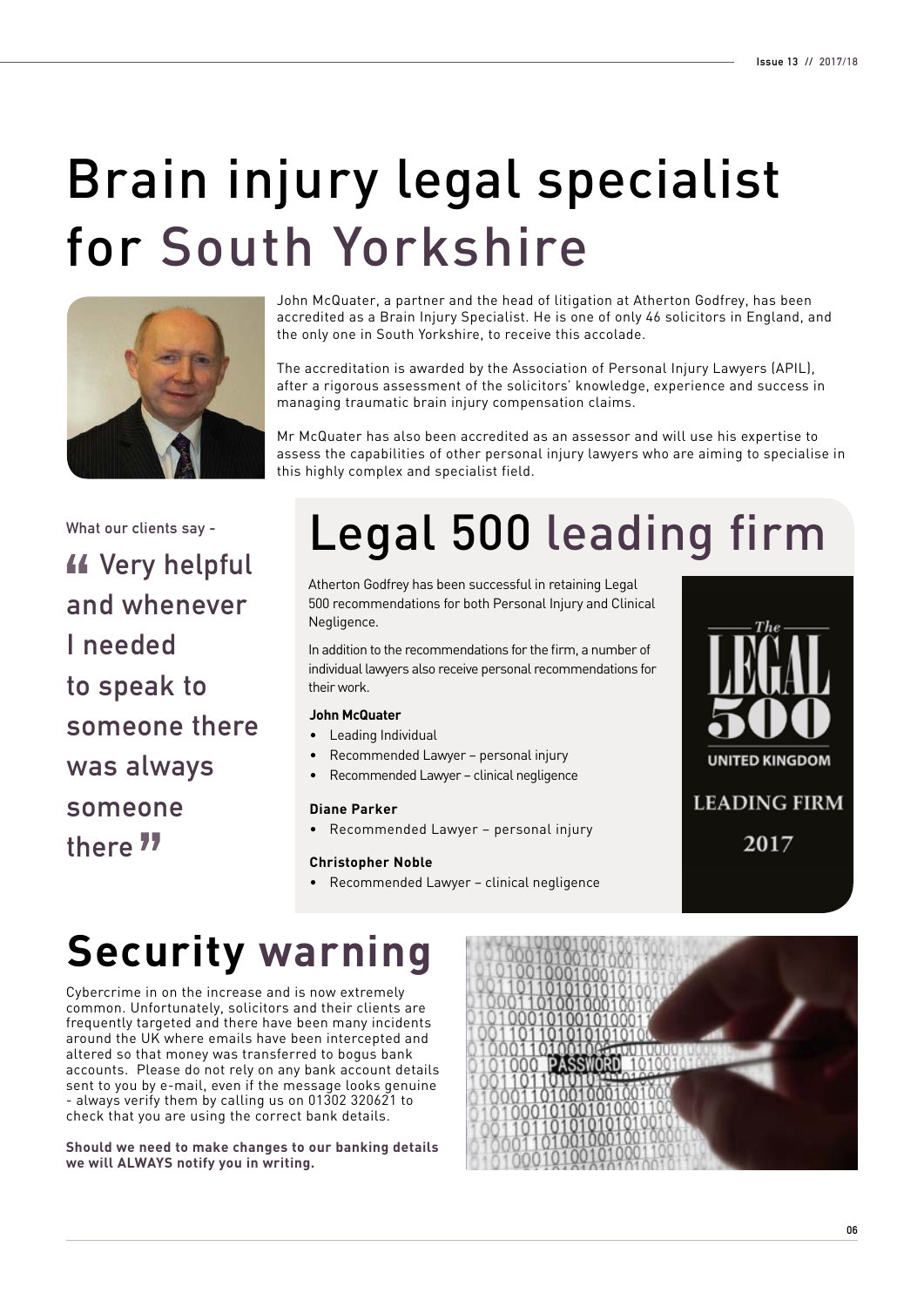

## **Family Where should a child's passport live?**

When parents separate the issues that usually involve the courts are who the child will live with and how much time the child will spend with each parent. One question that is on the rise though is where should a child's passport live?

When one parent wants to take their child abroad the consent of the other parent, if they have parental responsibility, is needed, and this should not be unreasonably withheld. However, giving consent is one thing being given the child's passport is something else.

Despite this, the law as it stands does not provide for where a child's passport should live when parent's separate. The consequence of this is that some children are being prevented from travelling, often at the very last minute, because of issues over their passport.

Parents may find themselves desperate to resolve the situation and make all kinds of concessions about arrangements that have already been agreed, such as who the child will be with over Christmas or on birthdays. They may even give in to financial demands.

Jayne Kirtley, family lawyer, comments: "My advice to parents who find themselves in such a situation or fear that one is likely to crop up, is to get legal advice as soon as possible. Planning ahead is essential so that children are not left disappointed and you don't miss out on last minute deals through having to negotiate with a former partner."

#### **Parental responsibility**

If the father is named on a child's birth certificate, whether the parents were married or not, he automatically acquires parental responsibility.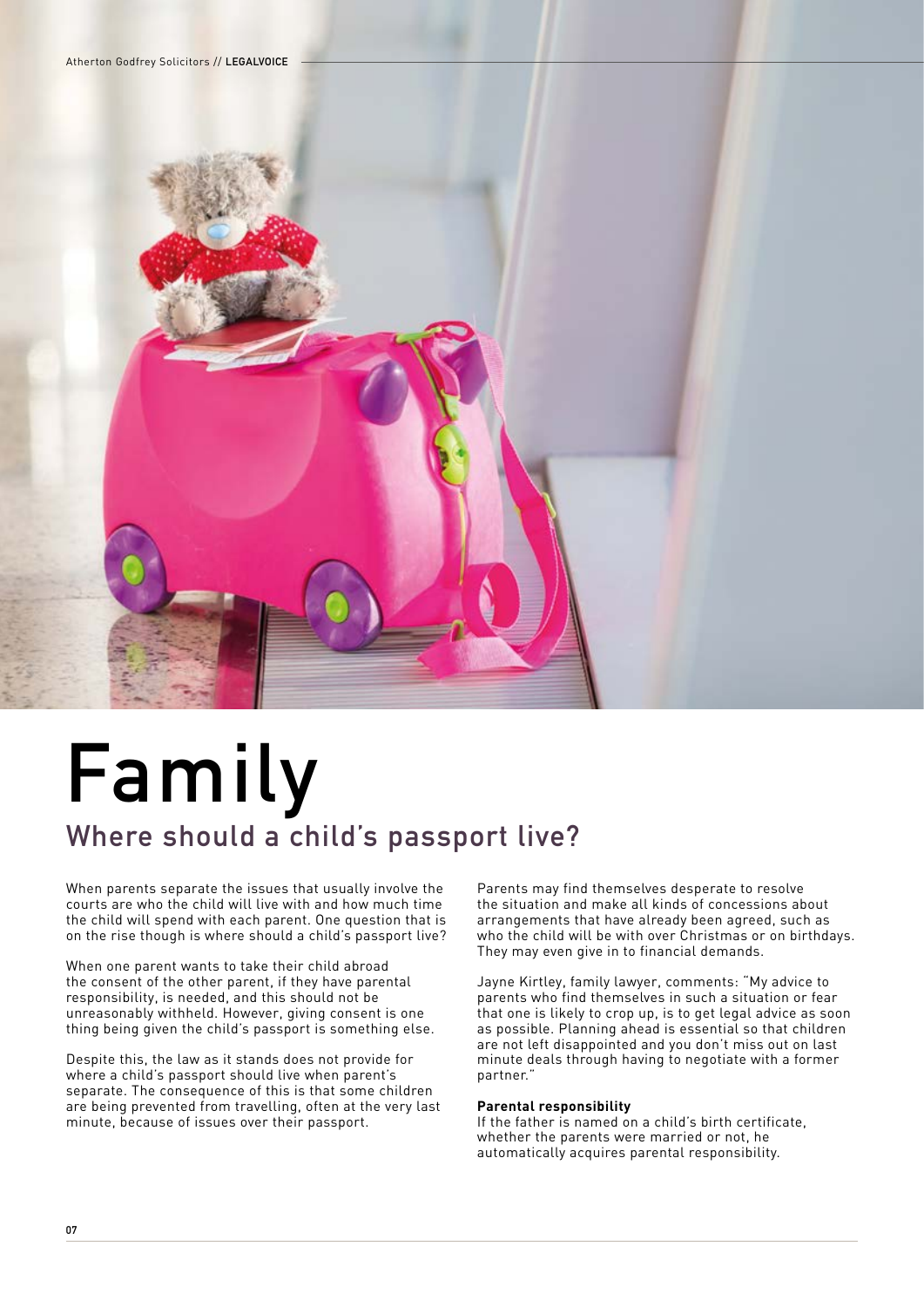## **When is a final settlement really final?**

A recent case demonstrates how couples can be financially liable to their spouse long after divorce.

Mr and Mrs Briers married in 1984 and divorced in 2005. Over the following few years Mr Briers paid a £150,000 lump sum to his ex-wife and later also transferred his share of the marital home to her. She in return transferred her share of their sportswear business to her exhusband.

You may well think that concluded financial matters between them. However, the sportswear business became very successful after the divorce and in 2013 Mrs Briers applied to the court for an accurate settlement.

Mr Briers argued that they had already settled the matter back in 2005 when they divided assets as they had both agreed.

Unfortunately for Mr Briers, the judge ruled that there could not have been a 'full and final settlement' at the time of divorce because Mrs Briers had accepted the offer on the financial information that Mr Briers had given her, which was in fact false. As there had not been 'full and frank disclosure' at the time, Mr Briers was ordered to pay his ex-wife a 30% share of the assets as they had actually been, which resulted in a further £1.65m payment and 25% of his pension policies and shares.

An appeal by Mr Briers was dismissed by the Court of Appeal.

Sharon McKie, specialist divorce solicitor commented: "The case highlights the importance of full and frank disclosure at the time of separation. It is also worth noting that any delay in dealing with financial matters may also have an impact on the division of assets.

Handshake agreements are never advisable in these situations we would always recommend having a Financial Order in place to properly conclude financial obligations."



**Did you know?** You can challenge any decision made by a public body, including local authorities, government, police and NHS, where it affects you. Legal aid may be available in some cases – contact us for more details 01302 320621

### Foster carers challenge council's transport decision

A Warwickshire foster couple have challenged their local authority complaining that the information they were given when they agreed to foster a child was incorrect.

The council had told the couple that they would have to drive the child to school each day, a round trip journey of more than 9 miles each time, and that the cost of the journey was covered by their fostering allowance.

A Local Government and Social Care Ombudsman criticised the decision and has asked councils across England to check their approach does not mirror that taken by Warwickshire Council.

Charlotte Bradbury, specialist children's lawyer, advises: "Foster children are in fact entitled to free school transport if they have to attend a school outside the statutory walking distance. The local authority is legally obliged to provide transport in these circumstances and carers should not be expected to bear the cost themselves."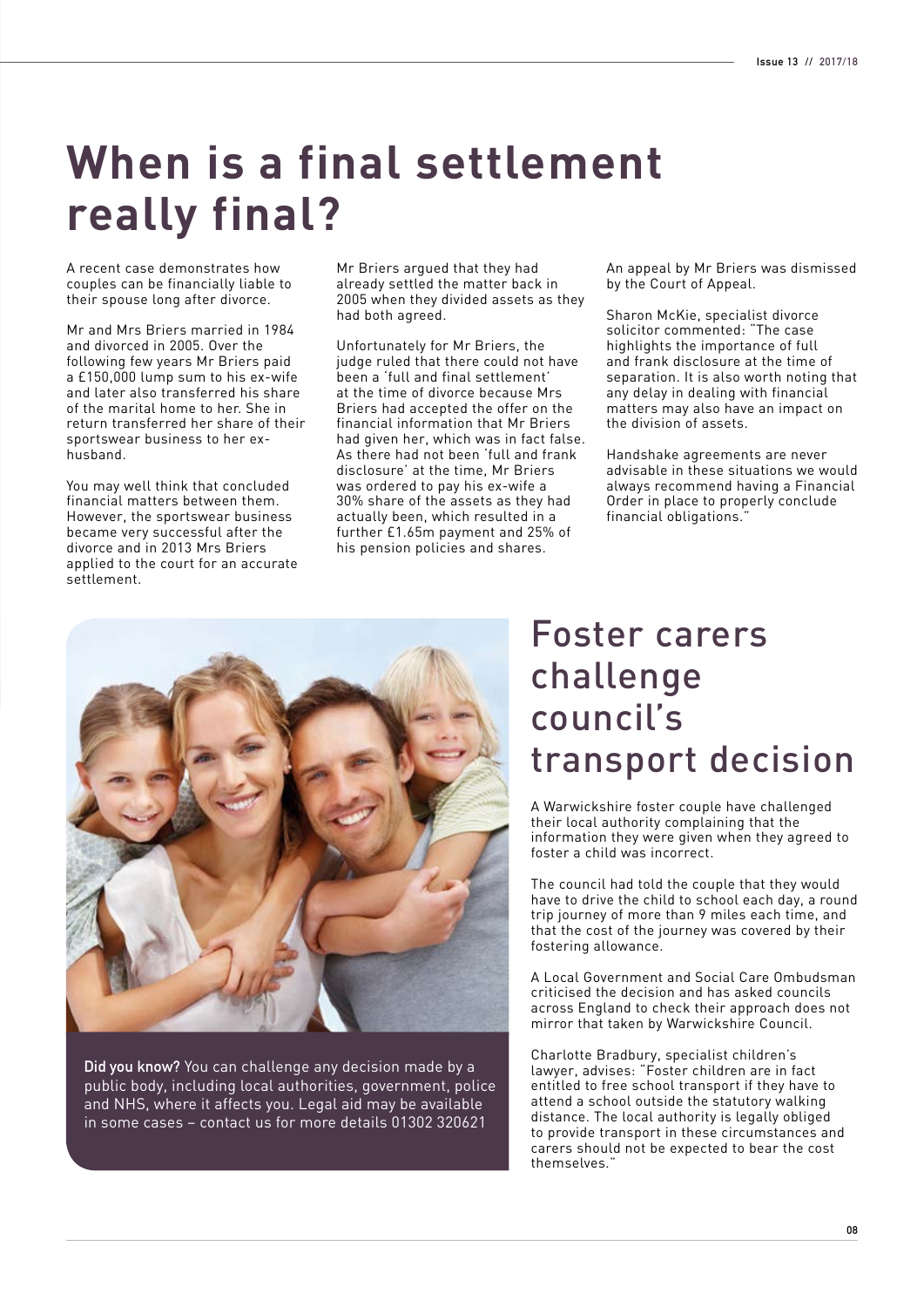## **Property Keen to get rid of a problem property?**

Houses are sold for a variety of reasons – upsizing, downsizing, relocating, cashing in equity or maybe even because there are problems with it.

Whatever the reason, it is essential that sellers are honest about any issues there may be.

Form TA6 in the Home Information Pack asks a series of questions – the answers to these form a crucial part of the contract between the buyer and seller and deliberately misleading the buyer will amount to fraud.

One couple who claimed that they were unaware of any disputes about the property they were selling were landed with a compensation bill for £67,000 after they were found to have deliberately lied to cover a long standing dispute they had with their neighbour.

Claiming compensation is not the only course of action for buyers who find themselves in the midst of a fraudulent property sale.

When businessman Paul Edwards and his wife Hazel bought their dream home, a particular selling point of the £750,000 property was the stunning garden. Despite being assured by the seller that the property had never flooded, less than a year later Mr and Mrs Edwards were horrified

to find their garden had "turned into a lake". A few months later it flooded again and on the third occasion, the flooding was so bad that it also affected the basement of the house.

The seller, Robert Corson had apparently been well aware of the flood risk. Some 2-years before the sale, he had posted photos of his flooded garden on Facebook, with one friend commenting on the post "perhaps it's time to pull the plug."

The Edwards' have now applied to the High Court for a 'rescission on the sale contract', which will force the seller to take back the property and refund the full amount paid. In addition, the couple are also claiming a refund of their mortgage payments and compensation for mental distress and inconvenience.



### Weeds and the law

Over the years there have been a number of pernicious weeds that have caused problems for property owners, developers and gardeners. The most well-know is probably Japanese Knotweed, one of the world's most invasive plants. It can grow up to 3 metres and rapidly spreads over a wide area, causing damage to foundations, drains, walls and paving and is extremely difficult to get rid of. The only effective solutions are extensive excavation or treatment with herbicides over a number of years.

Two neighbours from South Wales recently won a case against Network Rail for failing to eradicate a 600sqm clump of knotweed along the railway embankment behind their homes.

The lack of action had allowed the knotweed to spread into their back gardens and work its way into the foundations, blighting the sale of their properties.

The Knotweed has since been eradicated but the case sets a precedent where the owner of one property wants to get the owner of another to remove invasive plants or weeds.

We have experience in dealing with both sides of the Knotweed problem. If this is an issue affecting you, call for a confidential chat about your options – 01302 320621.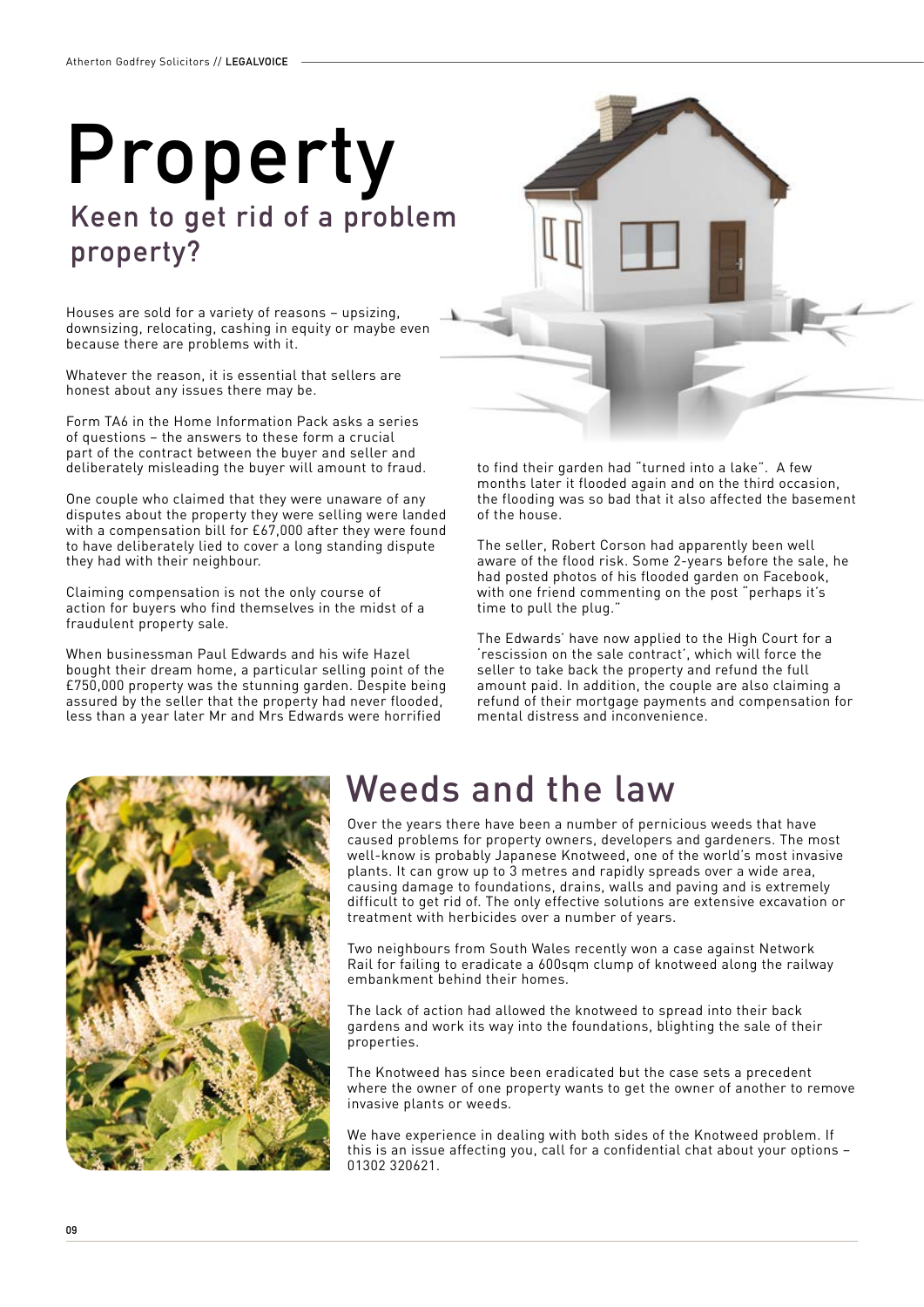### Is stamp duty about to switch from buyers to sellers?

An MP has tabled the idea that stamp duty should be paid by property sellers as opposed to buyers. He believes the move would help first-time buyers to get on the property ladder and help growing families to move up the property ladder.

According to recent research by the Halifax, around half the properties bought with a mortgage are by first time buyers. So, when you consider that buyers in Yorkshire and the Humber already face the stark reality that, on average, they will need a deposit of over £19,800, removing the additional burden of stamp duty costs would certainly be welcomed by them.

### **Employment** Parental Bereavement Leave

A new law is to be introduced to provide vital support for grieving parents.

At the moment, employees have a day one right to take a 'reasonable' amount of time off work to deal with any emergency involving a dependent, including making funeral arrangements. What is 'reasonable' would of course depend on circumstances and would generally be agreed between the employer and employee.

**What our clients say -**

### **Everything from start to finish was handled extremely well by friendly and approachable staff**

However, employers are under no legal obligation to provide paid leave.

The Parental Bereavement (Pay and Leave) Bill that is currently making its way through parliament aims to give employed parents statutory rights to paid leave to allow them to grieve for the loss of a child.

Kevin Hollinrake MP said: "Losing a child is the most harrowing experience that could ever happen to any parent.

This is such an important Bill for parents going through the most terrible of times. There is little any of us can do to help, but at least we can make sure that every employer will give them time to grieve.



**Did you know?** Fees for Employment Tribunal claims are no longer payable

### Women forced out of jobs for being pregnant

The true scale of maternity discrimination is being masked by confidentiality agreements and out of court settlements that some women are forced to accept.

It appears that in some cases, mothers-to-be have been treated so badly they felt they had no option but to leave their jobs, while for others pregnancy has led to dismissal or redundancy.

Employment law specialist, Sarah Naylor, comments: "This issue continues to be a very real problem in the workplace. I echo the government's views in that there should be a zero tolerance to pregnancy and maternity discrimination.

Most legal disputes over this type of discrimination end in agreements where there is a binding confidentiality clause attached. However, the need for confidentiality on legal disputes must be balanced with the need to have businesses held accountable for discriminatory practices. The knowledge that such practices may become public could act as a deterrent; consider the approach of failure to pay minimum wage – name and shame policy."